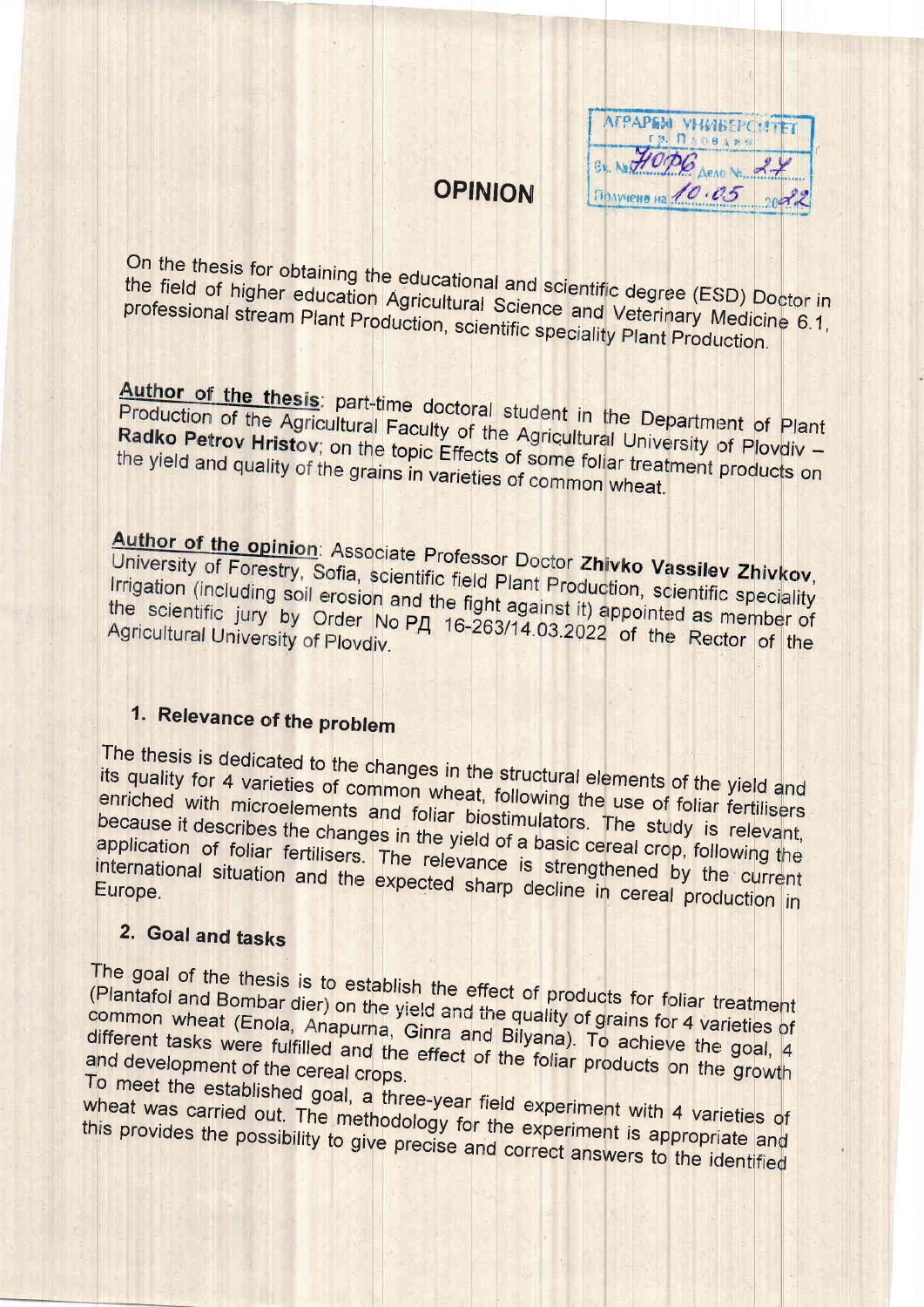question. In the process of carrying out the experiment, the doctoral student followed and collected, processed and described in the thesis information on the effect for foliar treatment on the growth and development of the cereal crops, the structural elements of the yield, the productivity and the changes in the quality indicators of the yield. When recording the changes in the different indicators, the doctoral student makes a competent soil and meteorological description of the area for the 3 years of the experiment. Consequently, in the analysis of the collected data, he took into account the effect of the specific meteorological conditions. During the 3 years, the planned phenological and morphological observations were carried out. The structural elements and the size of the yields were established. The necessary physiological and biochemical were carried out. To establish the effect of the products for foliar nourishment on the productivity and the structural elements of the yield, the data was processed in accordance with the ANOVA method. The mathematical processing of the data was carried out with the programme SPSS-16. Dispersion analysis was used for a statistical assessment of the presence or lack of proven differences of the studied indicators. The Dunkan test was used to establish the differences for the

# 3. Visualization and presentation of the obtained results.

The dissertation presented for review has a volume of 154 pages, including illustrated with 49 tables, 9 photos, 1 figure and 1 diagram. The thesis is well structured, contains all the necessary sections and meets the requirements for obtaining the educational and scientific degree (ESD) Doctor.

## 4. Discussion of the results and used literature.

The presentation and the analysis of the obtained results is correctly done and with the necessary competence. The obtained results give an answer to the objective set in the thesis. A considerable amount of data from the field experiment was collected and the doctoral student made considerable effort, which must be given a positive assessment. The work with such a high number of indicators, the high number of phenological and morphological observations, analyses and summaries of the obtained data lead to increased educational and scientific development of the student.

The obtained results are presented in a table, where one can clearly see the differences in the level of certainty. The presentation and the outline of the obtained results is done in a manner, which allows for a quick assessment of the effect of the foliar nourishment. The assessment of the results is done in a professional manner, which indicates that the doctoral student has acquired the